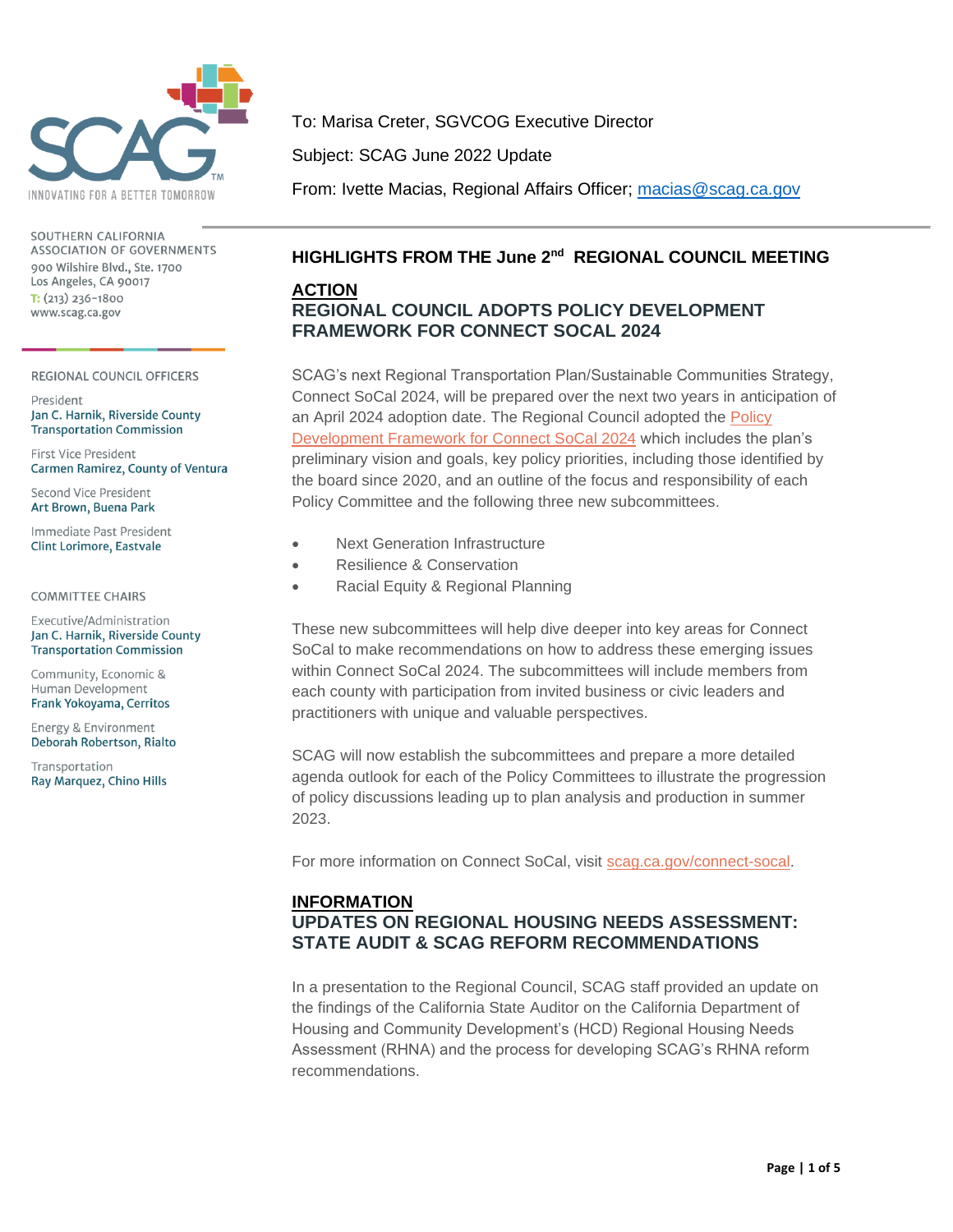#### *STATE AUDIT*

In October 2021, the California State Joint Legislative Audit Committee approved an emergency audit to examine HCD's regional determination process for the RHNA. The request for an audit was based on an assertion that "the public has almost no information on the formula that HCD uses to calculate these initial numbers," citing confusion and mistrust among regional planning bodies and local jurisdictions, and the need for an independent and objective review of the process.

The findings conclude that HCD made several errors regarding data calculations and does not have a sufficient management review process. The audit found that lack of sufficient review and associated errors in the determination process risks eroding public confidence in HCD's ability to address the state's housing needs. Several of the audit's findings suggest that HCD understated regional determination for regions included in the audit, and possibly others. The Auditor provided several recommendations to the State Legislature, HCD and California Department of Finance to address these errors and inaccuracies in the process, including:

- Institute a process to ensure staff performs multiple reviews of data in its assessments.
- Establish a formal process to document its consideration of all factors required by state law.
- Perform a formal analysis of healthy vacancy rates and historical trends.
- Develop a formal process to review the appropriateness of councils of governments' proposed comparable regions.

#### *SCAG RHNA REFORM RECOMMENDATIONS*

During and after the 6th cycle RHNA process, a number of elected officials and stakeholders requested that SCAG pursue reforms at the State to the RHNA and Housing Element process. HCD, in collaboration with the Office of Planning and Research, is required by law to conduct a RHNA reform outreach process and make recommendations to the legislature by Dec. 31. In response, SCAG plans to develop recommendations for consideration as part of HCD's RHNA reform stakeholder input process.

In the coming months, SCAG will hold a series of meetings with stakeholders to collect input on topics for RHNA reform, including the Housing Working Group on July 19 and the Technical Working Group on July 21. SCAG will also hold two special meetings of the Community, Economic and Human Development Committee to conduct a public input session on RHNA reform as well as get input from committee members. Based on these input sessions, staff will develop recommendations on RHNA reform and present them to both the Community, Economic and Human Development Committee and Regional Council.

For more information on SCAG's RHNA program, visit [scag.ca.gov/rhna.](https://scag.ca.gov/rhna)

## **NEWS FROM THE PRESIDENT**

#### MESSAGE FROM PRESIDENT HARNIK

June 2 marked the first meeting of the Regional Council with newly elected SCAG President Jan Harnik. President Harnik has outlined her priorities to include accelerating housing development and addressing broadband connectivity to meet the goals of Connect SoCal 2024 as a part of SCAG's long-range vision that aligns future housing and mobility needs with economic and environmental goals. With new housing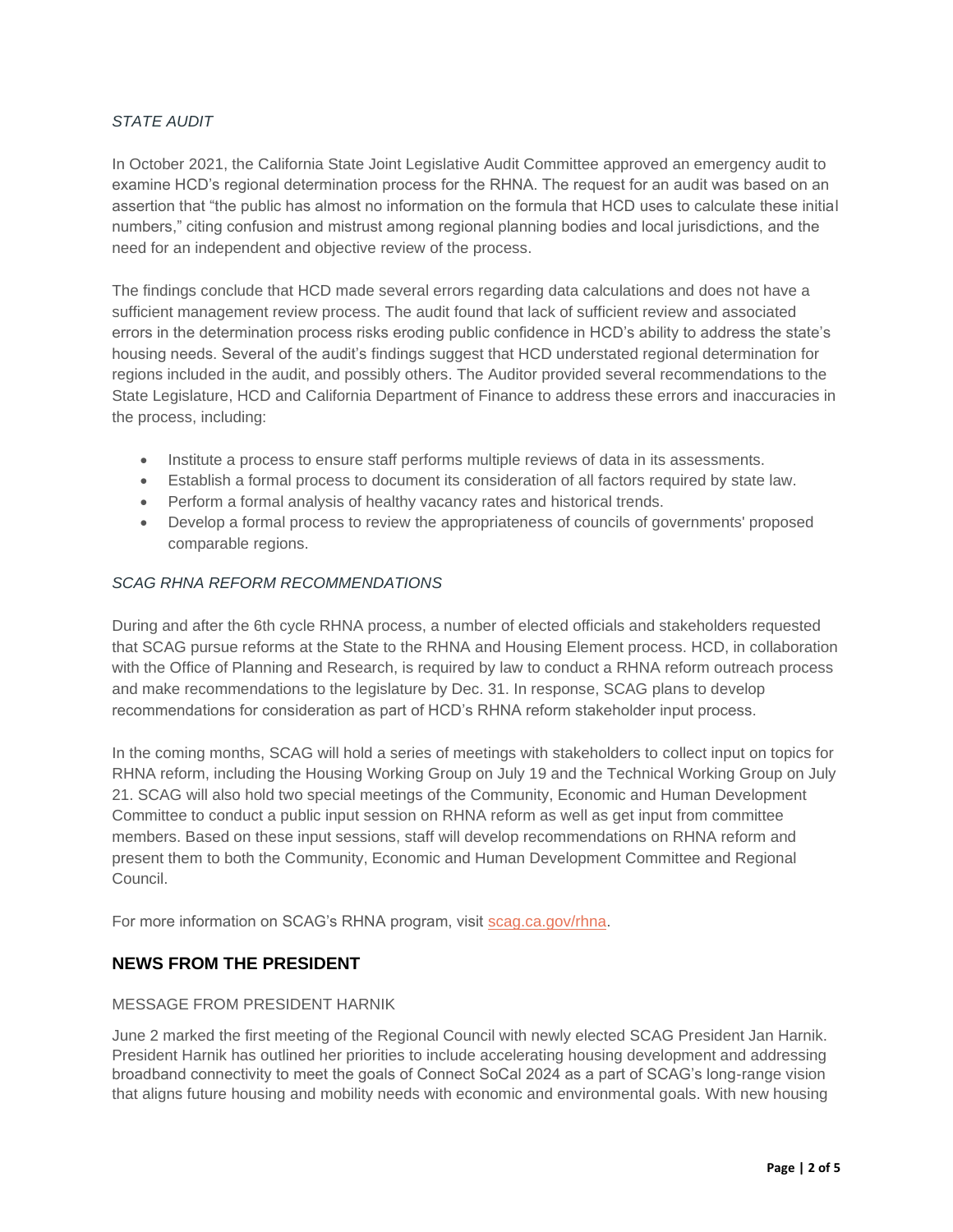funding sources from the state, including Regional Early Action Planning (REAP) 2.0, President Harnik is confident that SCAG will play a leading role in supporting housing development and mobility options in the region and align funding with other adjacent and immediate needs, such as utilities and broadband infrastructure.

# NEW MEMBERS AND COMMITTEE APPOINTMENTS

President Harnik welcome new Regional Council Members and announced appointments to SCAG's Legislative/Communications and Membership Committee:

## *REGIONAL COUNCIL*

- Claudia Bill-de la Peña, Thousand Oaks, District 46
- Margaret Clark, Rosemead, District 32
- Denise Diaz, South Gate, District 25
- Keith Eich, La Cañada Flintridge, District 36
- Jess Talamantes, Burbank, District 42

#### *LEGISLATIVE/COMMUNICATIONS AND MEMBERSHIP COMMITTEE*

- Peggy Huang, Transportation Corridor Agencies, Chair
- Jose Luis Solache, Lynwood, District 26, Vice-Chair
- Cindy Allen, Long Beach, District 30
- Claudia Bill-de la Peña, Thousand Oaks, District 46
- Lorrie Brown, Ventura, District 47
- Margaret Finlay, Duarte, District 35
- Alex Fisch, Culver City, District 41
- Curt Hagman, San Bernardino County
- Jan Harnik, Riverside County Transportation Commission
- Patricia Lock Dawson, Riverside, District 68
- Clint Lorimore, Eastvale, District 4
- Ray Marquez, Chino Hills, District 10
- Michael Posey, Huntington Beach, District 64
- Deborah Robertson, Rialto, District 8
- David J. Shapiro, Calabasas, District 44
- Cheryl Viegas-Walker, El Centro, District 1
- Donald Wagner, Orange County
- Alan Wapner, San Bernardino County Transportation Authority

## SCAG LEADERSHIP SHARES REGION'S HOUSING & TRANSPORTATION PRIORITIES

President Harnik and members of the Regional Council had the pleasure of hosting a recent meeting with Senate Transportation Committee Chair Lena Gonzalez (D-Long Beach) to discuss our region's housing and transportation budget priorities, such as the Regional Council's support for an augmentation to the Infill Infrastructure Grant program and using budget surplus dollars to fully fund the Active Transportation Program. Chair Gonzalez shared information on a number of her priorities as well, such as Senate Bill 1104, which would establish the Office of Freight within the Governor's Office of Business and Economic Development to serve as the coordinating entity to steer the growth, competitiveness and sustainability for freight and ports across the state.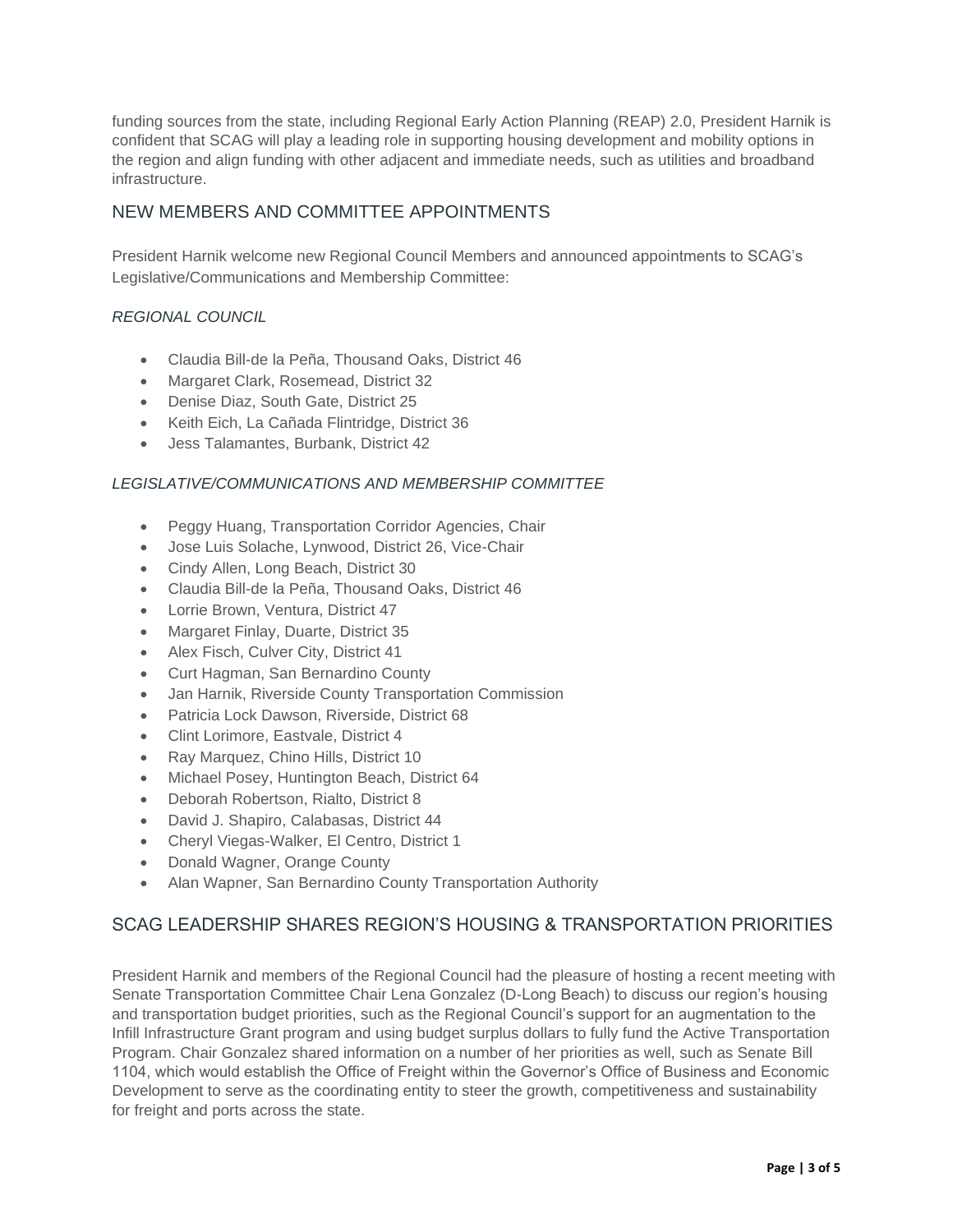## **NEWS FROM THE EXECUTIVE DIRECTOR**

## REAP 2.0 DRAFT PROGRAM DEVELOPMENT FRAMEWORK OUTREACH

Through April and May, SCAG's Regional Early Action Planning Grants of 2021 (REAP 2.0) Draft Program Development Framework was widely shared with the public through email blasts, newsletters and two virtual information sessions, as well as on the SCAG website. The public comment period was open from April 19 to May 19. Six public comment letters were received during the comment period from the City of Los Angeles, Coachella Valley Association of Governments, and the Gateway Cities, South Bay Cities, San Gabriel Valley and Ventura councils of governments. Based on the comments received, SCAG generated a summary of themes and hosted an information session to share feedback. SCAG presented the final Program Development Framework to the Executive/Administration Committee in June and will seek adoption by the Regional Council in July.

For more information about the REAP 2.0 program, visit [scag.ca.gov/reap2021.](https://scag.ca.gov/reap2021)

## CONNECT SOCAL LOCAL DATA EXCHANGE UPDATE/ REGIONAL DATA PLATFORM

SCAG introduced the [Local Data Exchange](https://scag.ca.gov/local-data-exchange) (LDX) process to serve as an extensive data exchange process with local jurisdictions to support Connect SoCal 2024 development. SCAG will engage in the LDX process to gather the most updated information available from local jurisdictions covering land use and growth to help understand how the region is developing and the extent to which we are meeting our climate goals. Over the course of 2022, SCAG's Local Information Services Team (LIST) plans to meet one-on-one (for 90 minutes) with all 197 local jurisdictions to discuss maps in their local context, provide background on the development of Connect SoCal 2024 and provide training on available tools in Regional Data Platform (RDP) to local jurisdictions. Detailed information about the LDX process can be found in [a letter](https://mcusercontent.com/6d9ce5b9d2344154fc34fcc09/files/1dc2f215-49a5-c36d-8241-4b5e12dfd077/SCAG_LDX_IMLAVT_052322.pdf) that was sent via email to all Planning Directors in the region on May 23. For Orange, Riverside and San Bernardino County jurisdictions, these meetings will be initiated by the subregional councils of government. For Imperial, Los Angeles and Ventura County jurisdictions, please [select a](https://form.jotform.com/221015949261150)  [meeting time](https://form.jotform.com/221015949261150) at your earliest convenience.

The [RDP](https://hub.scag.ca.gov/) is a revolutionary system for collaborative data sharing and planning designed to facilitate better planning at all levels – from cities and counties of all sizes up to the region as a whole. The platform includes publicly available resources and tools, which can be accessible to both the public and local jurisdictions. Cities and counties in the SCAG region can also take advantage of complementary GIS licenses. To date, more than 130 jurisdictions have received these licenses to support their local planning activities.

If you would like to explore the RDP or take part in the LDX process, contact the Local Information Services Team at [list@scag.ca.gov](mailto:list@scag.ca.gov?subject=RDP%2FLDX%20Inquiry) or visit the Regional Hub at [hub.scag.ca.gov.](https://hub.scag.ca.gov/)

The full [Executive Director's Report](https://scag.ca.gov/executive-directors-monthly-reports) and past reports will be available on the SCAG website.